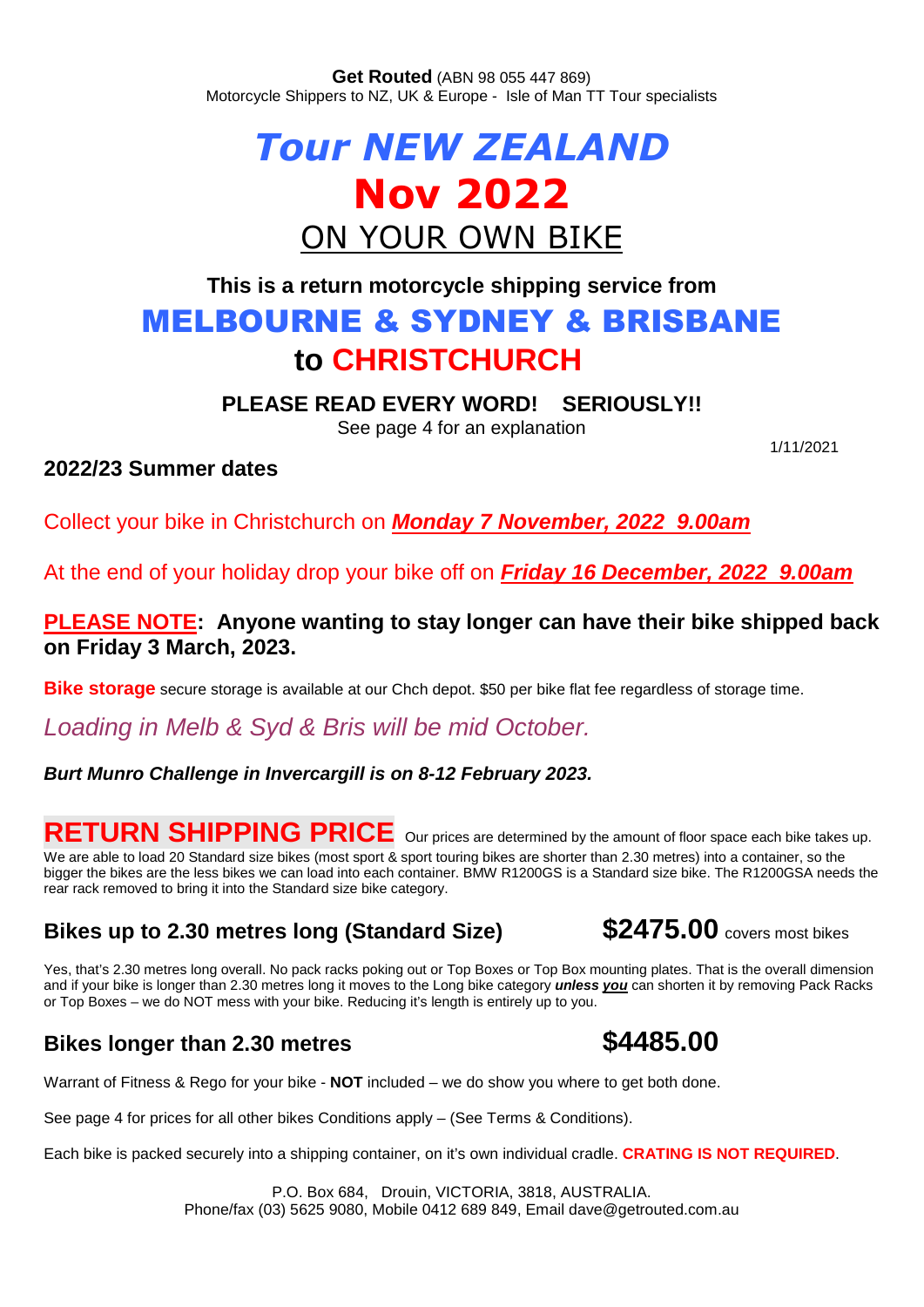#### **Get Routed** (ABN 98 055 447 869)

Motorcycle Shippers to NZ, UK & Europe - Isle of Man TT Tour specialists

### **TERMS and CONDITIONS -** for *shipping* client's bikes to and from New Zealand.

Failure to read, understand and act upon these Terms and Conditions could cause considerable heartache and expense!! 10% of our clients suffer every year. Will you be one of them?

Wearing **Hi Viz vests** in all our loading and unloading depots is **compulsory**.

**BIKE CLEANLINESS.** Your bike must be spotless when packed into the container – preferably thoroughly pressure washed all over – I use CT18 Truck wash. This is a Quarantine Service requirement on both sides of the Tasman.

#### *YOU WILL* **INCUR EXTRA EXPENSE IF YOUR BIKE HAS TO BE CLEANED - up to \$600/bike.**

**Don't** leave your bike in gear. In the depot or on the cradle and FFS *don't leave it locked.*

**PANNIERS** must be disconnected from the bike at the time of loading. We suggest you use panniers as your luggage when you fly to New Zealand. Suggestion: It's up to you to wrap the panniers sufficiently to avoid damage when we load them on the floor of the container. That's **your responsibility**.

**All panniers & top boxes** going in the container or in storage at one of our depots MUST be clearly labelled – name, bike rego, destination & your arrival date at that depot. That's **your responsibility**.

**TOURIST REGISTRATION & WoF** Temporary Registration and a Warrant of Fitness (like a Roadworthy check-up) for your bike (cost NOT included in prices) is necessary to ride your bike in NZ. Make sure your bike is roadworthy before we load it in Australia. It will be registered using your Aussie plate number so leave the plate on your bike. At the time of writing a Warrant of Fitness for a bike was \$NZ35 and the 6 month Tourist Rego was \$NZ47. People choosing not to register the bike and take the necessary Warrant of Fitness inspection will be breaking NZ laws and will not be covered by the ACC health cover. The consequences are serious.

**PRICES** These (shipping only) prices are valid from 1 October, 2021. Any increases to freight rates, container transport, bunker rates, terminal handling charges, container security, exchange rate fluctuations etc will be passed on at the time of invoicing.

**CUSTOMS CLEARANCE & QUARANTINE INSPECTION** We organise Customs clearances & Quarantine Inspections and loading & unloading of the container.. CUSTOMS CLEARANCE & QUARANTINE INSPECTION is included in our prices.

**CUSTOMS CLEARANCE -** a **Carnet** is **NOT REQUIRED**. Instead a bond equivalent to 15% of the declared value of your bike is requested from each client and this money is refunded when the bikes come back from New Zealand. The bond money is lodged with NZ Customs dept.

**DEPOSIT** Your \$500 shipping deposit is NON REFUNDABLE. We may be able to roll it over to another shipment for up to 2 years after the date it was paid or refund it if you can encourage someone else to take your space - at the discretion of Get Routed.

**SOME PERSONAL EFFECTS WILL BE CARRIED IN THE CONTAINER –** Panniers & Top Boxes etc YES – BUT they must be unlocked and closed with sticky tape and bubble wrapped so Quarantine can inspect. Helmets, Boots Jackets in panniers is OK. **NO TENTS, food or anything else.**

#### **BIKE INSURANCE IN NZ**

You will soon find out that your Aussie insurance provider won't cover your bike while it's out of Australia. Contact insurance broker Bernie Ryan (0405 500 871 or bernie@steadfastibg.com.au ) - Bernie has a deal going with a NZ Insurer to cover Aussie bikes while they are touring NZ.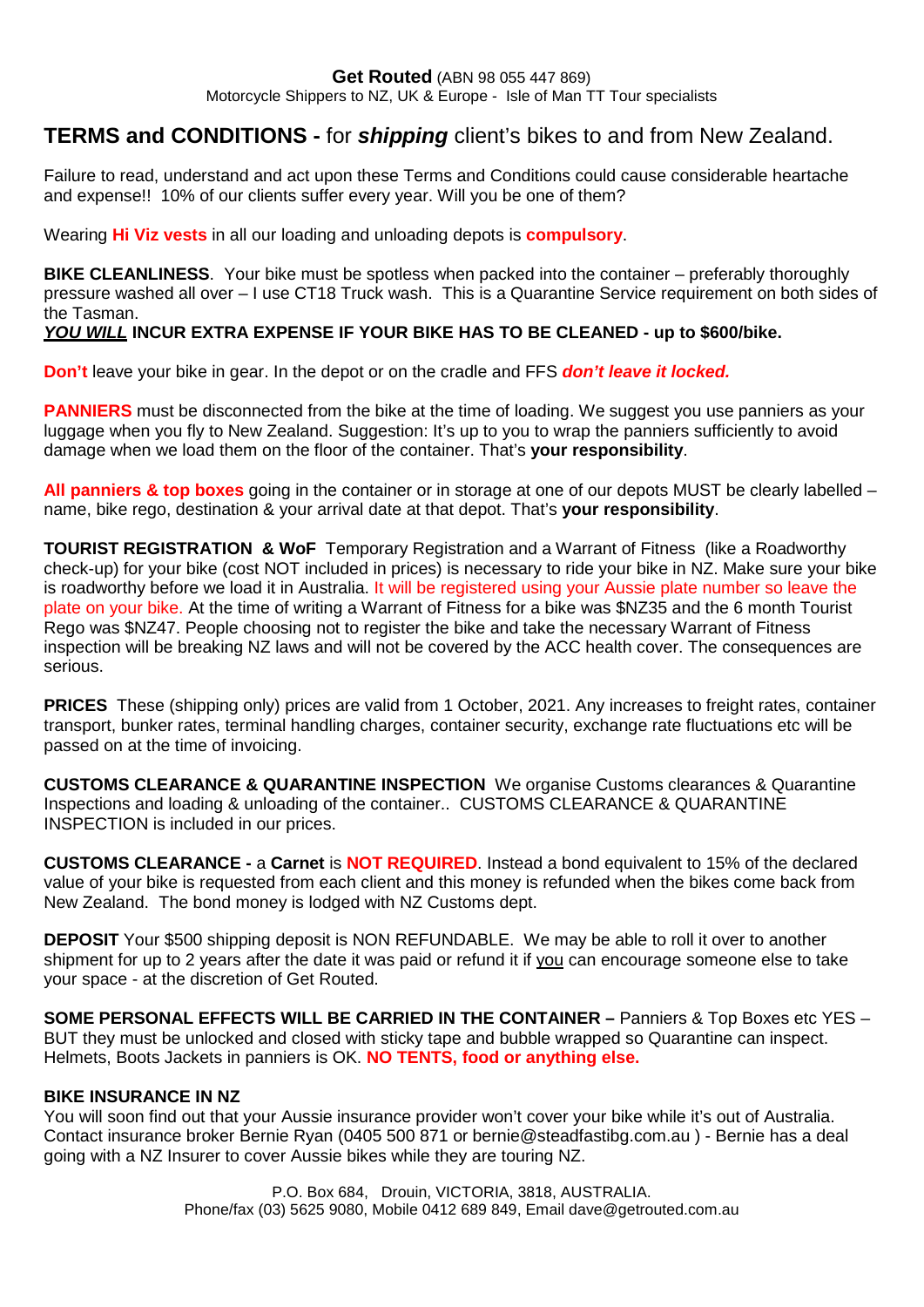#### **Get Routed** (ABN 98 055 447 869)

Motorcycle Shippers to NZ, UK & Europe - Isle of Man TT Tour specialists

**TRAVEL INSURANCE** By law we must strongly advise you to take out appropriate Travel Insurance when travelling overseas. Talk to Bernie Ryan – 0405 500 871 or email: bernie@steadfastibg.com.au

#### **DAMAGE TO MOTORCYCLES**

Bike Insurance in the container **costs are now NOT INCLUDED in the bike shipping costs.**

Previously insurance was included in our bike shipping costs, but we have been advised by the Insurance Company that this system is not compliant in respect of Insurance legislation as Get Routed is not the owner of the property insured.

To insure your bike each way you will need make your own insurance arrangements.

Our previous set-up for many years was through our insurance broker, Bernie Ryan, who is working with the current insurer on a new arrangement where each bike will be insured in the name of the owner. If you wish to insure your bike to & from the destination. Contact Bernie on 0405 500 871 or [bernie@steadfastibg.com.au](mailto:bernie@steadfastibg.com.au).

**SHIPMENTS All shipments are subject to full containers, so book early to avoid missing out. Get Routed reserves the right to ask bike owners to send their bike to another loading departure point if a viable shipment (minimum 10 bikes) is not reached from the preferred loading port.**

**SHIPPING** Please understand we don't control the worlds shipping movements and shit can happen. We try our best to have your bike where and when you want it, but sometimes weather and slow or over burdened shipping companies can ruin our best efforts. Doesn't happen very often, but it pisses us off and it will have that effect on you as well. We take all precautions to avoid it.

**BOOKINGS** In 21 years we have considerably increased our bike shipping numbers each year. Book early to avoid disappointment. Sooner or later we will reach a point where we must turn someone away from a particular shipment. Make sure it's not you by booking early.

**Arriving in Chch to collect your bike You will collect your bike and take it to VTNZ where your Rego & Warrants of Fitness will be done. Govt regulations don't allow you to take bikes just anywhere for this purpose.**

**DON'T FORGET TO EMPTY THE PETROL TANK (LESS THAN 2 Litres in your tank is OK) and DISCONNECT YOUR BATTERY and INSULATION TAPE THE TERMINALS and leads. This is not up for discussion or negotiation.**

**People suffering the consequences of ignoring these Terms and Conditions will be most unhappy!**

**Happens every year, someone (usually 5% of clients) blames us for his/her lack of thinking.**

**We try our best to get people to read this stuff, but sometimes they don't.**

PLEASE NOTE: A container is 2.30 metres wide and because we place the bikes across the width bikes longer than 2.30m attract a higher price because we can only place them lengthways in the container therefore reducing the number of bikes in the container..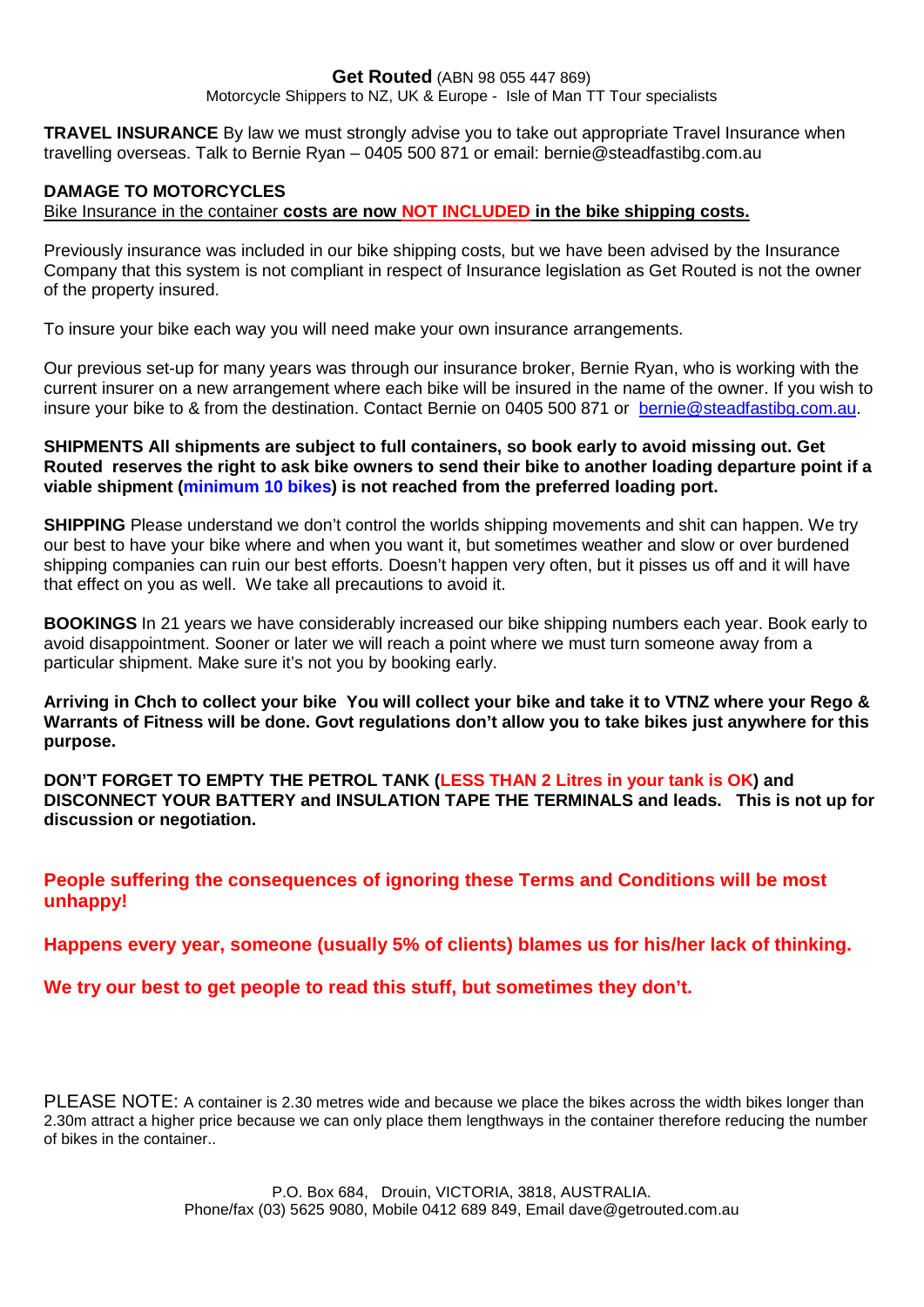### *ONE WAY PRICES* - **ONLY if space is available**

Bikes up to 2.30 metres long \$1897 All other 2 wheel bikes \$2755. WoF & Rego **NOT** included

Trikes, Sidecar outfits and 4 wheelers – quoted on measurements.

For all One Way shipments, FULL PAYMENT is required at the time of booking.

Costs include container lease, loading and unloading, sea freight both ways, transport from ship to storage area at each end, transport from storage area to ship at each end, the use of bike specific cradles and tiedowns, Customs and Quarantine clearance at both ends, free first 3 days secure storage of all bikes prior to your arrival, (it is simply not possible to have the container arrive the same day you arrive in New Zealand), agency fees, storage handling fees and wharf handling fees.

**What can you put in the container** Applies going to and coming back from your destination. Apart from your bike and it's bubble wrapped panniers (Panniers NOT on bike) you may put your riding boots, jacket, pants & helmet, tools, maps and that's it.. Nothing else goes in the container. Not tents or clothing or food or anything!!

Don't forget your drivers licence – you must have it at all times when riding your bike in NZ

#### **EXPLANATION FROM FRONT PAGE.**

You might think this a tad arrogant, but all I'm trying to do is grab peoples attention to make sure they all read this info and understand it. You would be surprised how many don't read it then arrive to load bikes knowing nothing about what is required of them and their bikes. This can cause big headaches for loading and if I have to I will refuse to load a bike if it don't comply……and there would not be a refund. This mostly applies to bike size, cleanliness and what is allowed in the container.

We don't run tours as most people want to organise their own tour of New Zealand. We can send you a Top 10 accommodation brochure/map - ask. Or go to the Top 10 web site - www.top10.co.nz/ and do your advance bookings on line.

This will be our 21st year shipping Aussie bikes to New Zealand for their owners to go touring somewhere new and exciting. You will not be disappointed we guarantee, BUT because we are becoming ever busier because of the demand for our specialist motorcycle shipping services it is strongly advised you book as early as possible to avoid the disappointment of us not being able to help because all our shipments are fully booked.

Once you have decided when you want your bike shipped, please complete the Reservation form and return it with your deposit payment. At this time you may also wish to book your return air ticket to Christchurch.

# **New Zealand** Bike shipping *Reservation Form* 2022 *NOV shipments*

*Departure loading port MELBOURNE SYDNEY BRISBANE*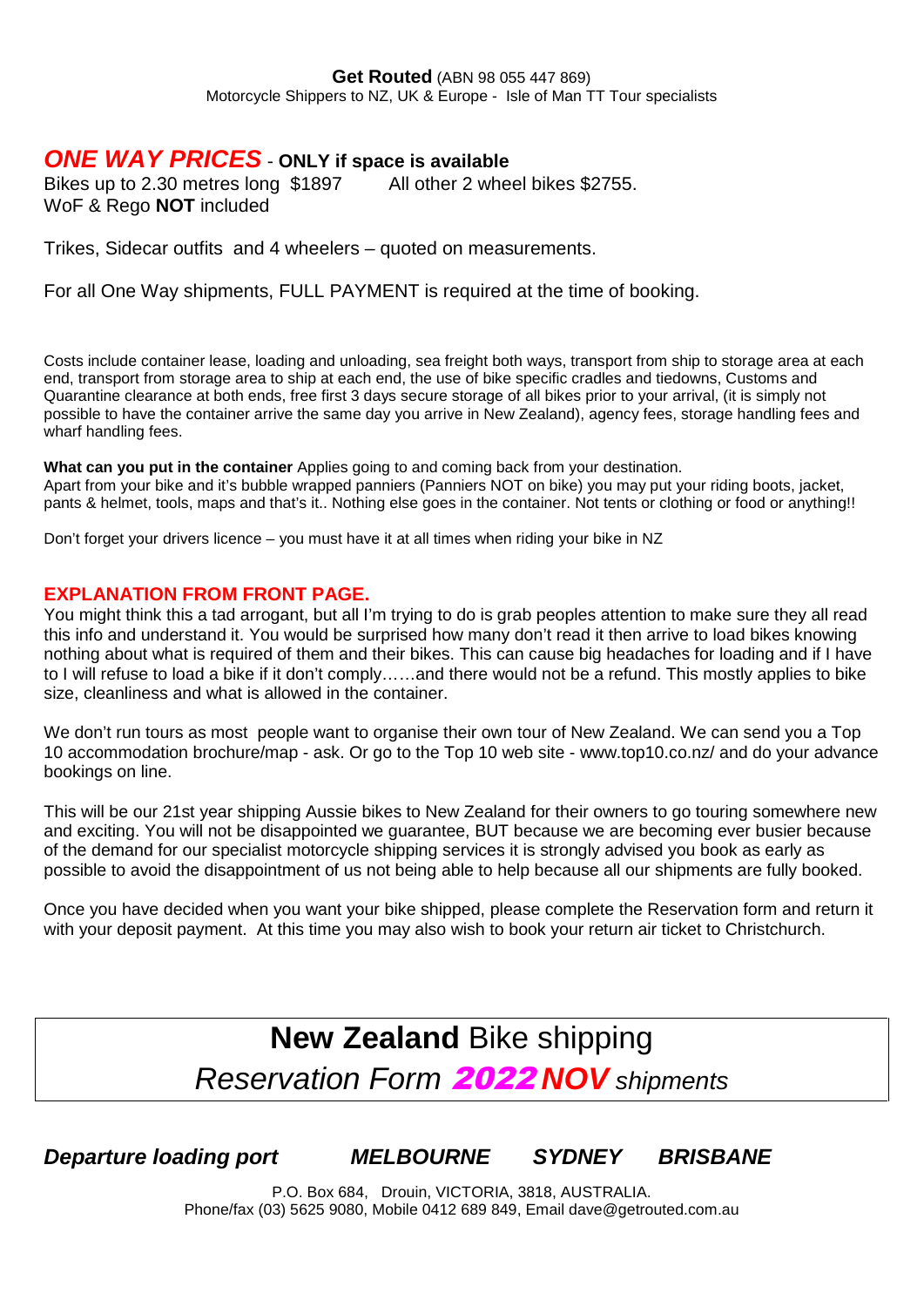#### **Get Routed** (ABN 98 055 447 869)

Motorcycle Shippers to NZ, UK & Europe - Isle of Man TT Tour specialists

*Please circle your preferred loading port*

| <b>RETURN SHIPMENT</b>                                                                                                                                                                                                                                                                                                      | <b>Friday 16 December</b> | <b>Friday 3 March</b>                  |
|-----------------------------------------------------------------------------------------------------------------------------------------------------------------------------------------------------------------------------------------------------------------------------------------------------------------------------|---------------------------|----------------------------------------|
|                                                                                                                                                                                                                                                                                                                             |                           |                                        |
|                                                                                                                                                                                                                                                                                                                             |                           |                                        |
|                                                                                                                                                                                                                                                                                                                             |                           |                                        |
|                                                                                                                                                                                                                                                                                                                             |                           |                                        |
|                                                                                                                                                                                                                                                                                                                             |                           |                                        |
| Date of Birth//                                                                                                                                                                                                                                                                                                             |                           | Cheques payable to Get Routed, please. |
|                                                                                                                                                                                                                                                                                                                             |                           |                                        |
|                                                                                                                                                                                                                                                                                                                             |                           |                                        |
| Colour                                                                                                                                                                                                                                                                                                                      |                           |                                        |
| Please be accurate with your measuring. If a bike arrives and it is in the long or large category but has been<br>paid at the lower rate it will not be shipped unless the difference is paid prior to loading.                                                                                                             |                           |                                        |
| I the undersigned have read and understood the Terms and Conditions of this service. I am authorised to<br>accept the Terms and Conditions on behalf of the person listed above. I agree to pay any outstanding balance<br>no later than 2 months prior to loading date or Get Routed will consider this booking cancelled. |                           |                                        |
| Please find enclosed payment of \$ being a deposit/full amount for the person/motorcycle<br>above.                                                                                                                                                                                                                          |                           |                                        |

Signed……………………………………………………………..

Please mail this Reservation Form together with your cheque for the above amount to:

Get Routed P.O. Box 684, Drouin, VIC, 3818.

#### **Please keep a copy of this Registration Form and the Terms and Conditions 1**/11/2021

### Payment may be made by internet banking to:-

Account name: **Get Routed** Bank: **Bendigo Bank Ltd** Branch: **Strathmore**

Account Number: **117913962**